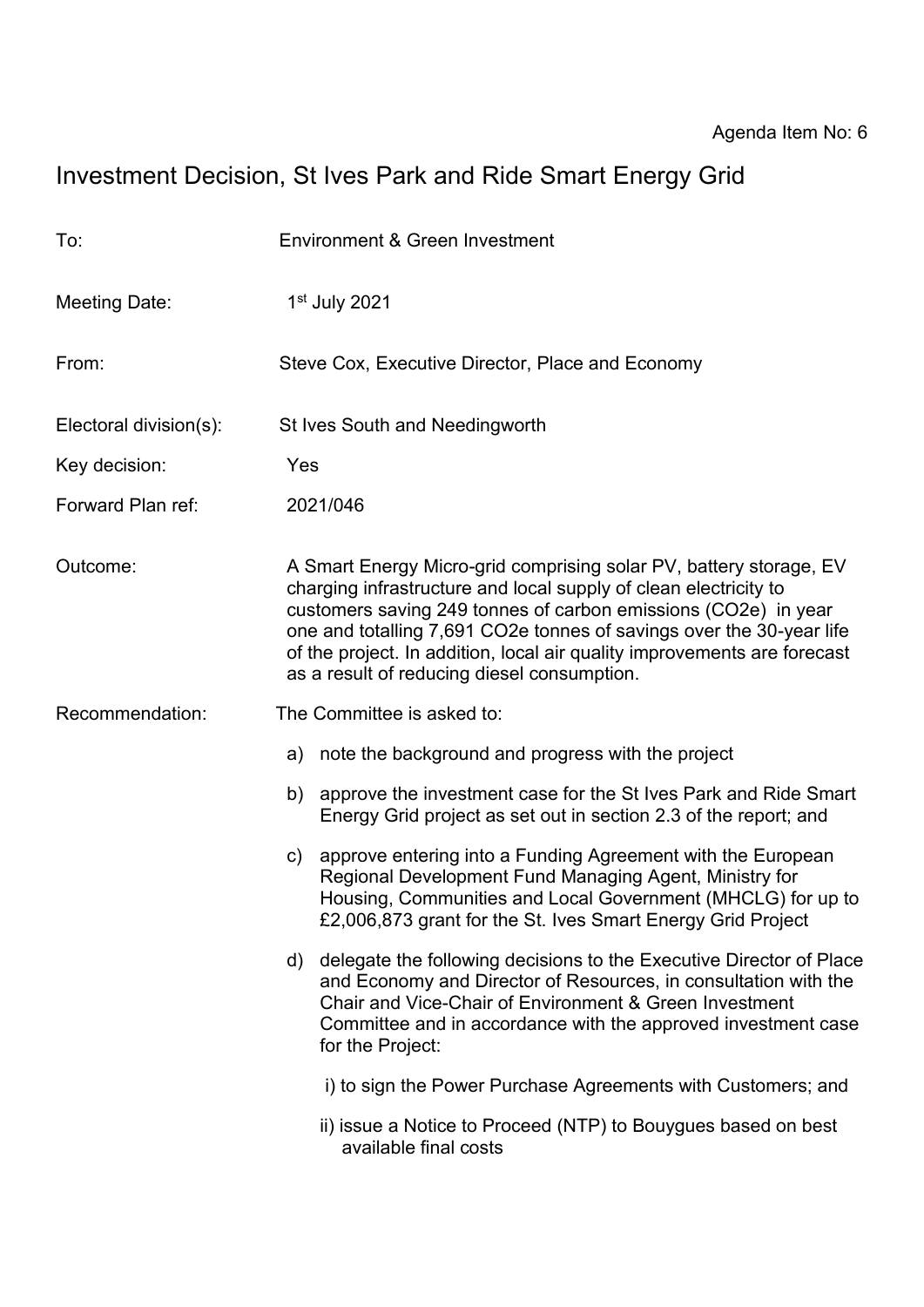Officer contact: Name: Sheryl French Post: Programme Director, Climate Change and Energy Investment Email: [Sheryl.french@cambridgeshire.gov.uk](mailto:Sheryl.french@cambridgeshire.gov.uk) Tel: 01223 728552

Member contacts:

| Names: | <b>Councillors Lorna Dupre and Nick Gay</b>                |
|--------|------------------------------------------------------------|
| Post:  | Chair/Vice-Chair, Environment & Green Investment Committee |
| Email: | lorna@lornadupre.org.uk nick.gay@cambridgeshire.gov.uk     |
| Tel:   | 01223 706398                                               |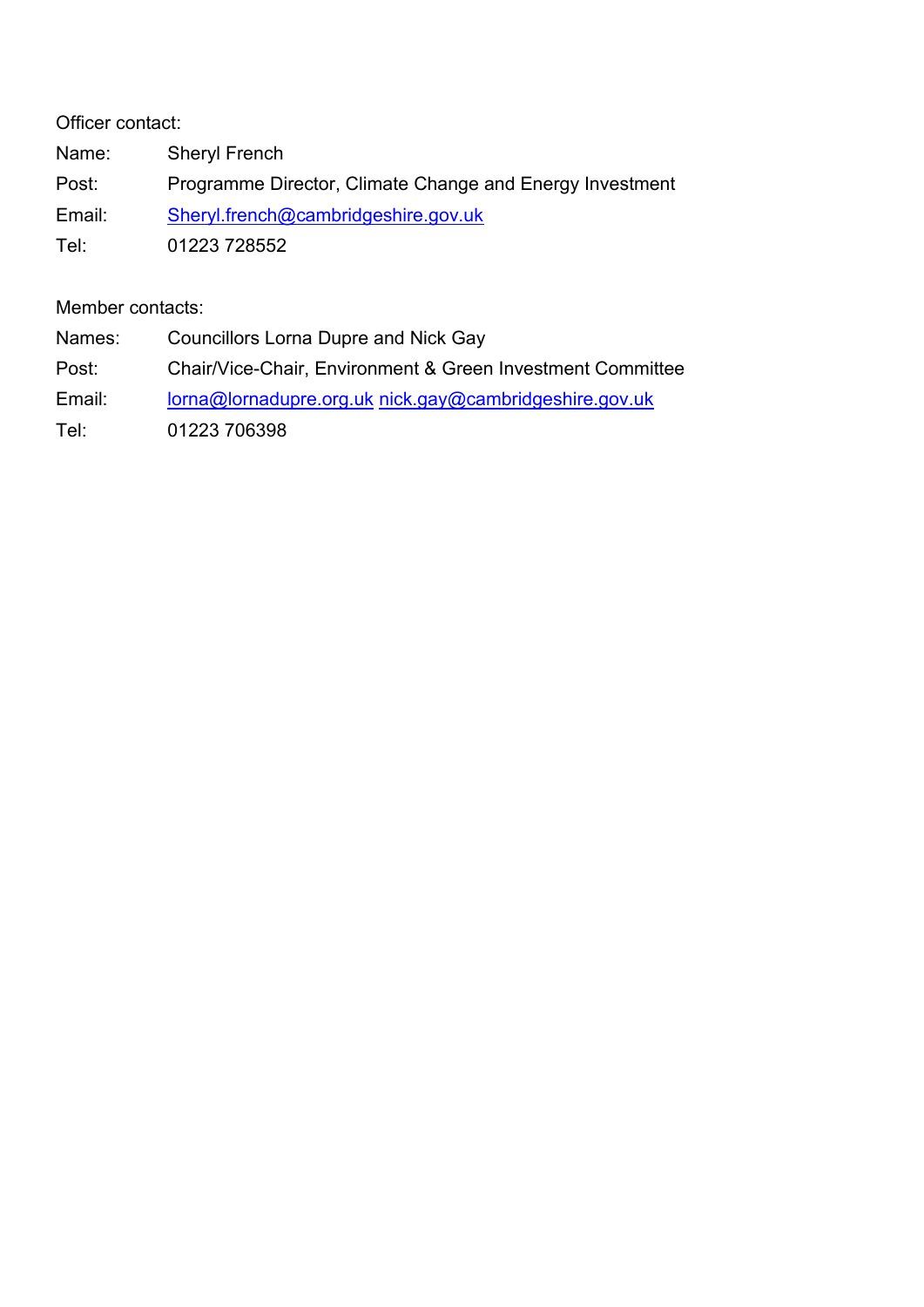## 1 Background

- 1.1 The St Ives Smart Energy Grid Project is to be located at the St Ives Park and Ride (SIPR) [\(see Appendix A\)](#page-11-0). It comprises solar panels installed on canopies over the car parking spaces, battery storage, EV charging infrastructure and private wires to customers. The electricity generated on-site will serve all the electricity demand for the site and all excess electricity will be sold through private wires to commercial customers close to the site. In addition, the learning and development of the project will be shared with local businesses as part of a business support programme, to help build knowledge, skills and capacity in the low carbon services sector.
- 1.2 This project was originally conceived to address market failure by finding a new business model for small and medium-sized renewable energy projects. Market failure has resulted from government policy encouraging greater levels of decentralised renewable energy but a distribution network not ready for the levels of renewable energy coming forward. The result is that small and medium-sized renewable energy projects find it too costly to connect to the distribution network, especially where network upgrades are required, as upgrade costs fall on the project. For Cambridgeshire, this market failure was more acute than many other areas, as capacity on the network was already limited as a result of the pace and scale of Cambridgeshire's growth agenda.
- 1.3 The challenge for Cambridgeshire, was the choice of do-nothing to promote and deliver small and medium scale renewable projects or find new ways of working, new business models and collaborations with government to share understanding of the challenges on the distribution network. The market failure is now better understood but problems still remain for projects.
- 1.4 This project has a five-year history. The Council submitted an outline application for European Regional Development Funds (ERDF) to MHCLG in August 2016. Assets and Investment Committee approved the initial outline business case in September 2016 and the Council was subsequently invited by MHCLG to complete a full ERDF application, which was submitted in March 2017.
- 1.6 There has been considerable delay securing the ERDF grant. This is mainly due to a process securing the land title for the park and ride site, a legacy issue from the implementation of the Guided Bus Project. Securing the land title in early 2021 has now allowed detailed negotiations on the final application to complete.
- 1.7 The Project received planning approval on  $6<sup>th</sup>$  July 2018 and Commercial and Investment Committee approved the commencement of minor works in May 2020 to implement the carport foundations on-site before the expiration of the planning permission i.e. before 6 July 2020. To undertake these works the Council entered into a works contract with Bouygues Energies and Services Ltd. Further works will only commence if Council approves the investment case, signs a contract with MHCLG for ERDF grant and final costs are agreed to allow a Notice to Proceed to be issued for works to start.
- 1.8 A lot has changed in the five years since the original business case and subsequent updates approved by committee. The overall project cost has increased, reflecting impacts from Brexit and the global Covid-19 pandemic.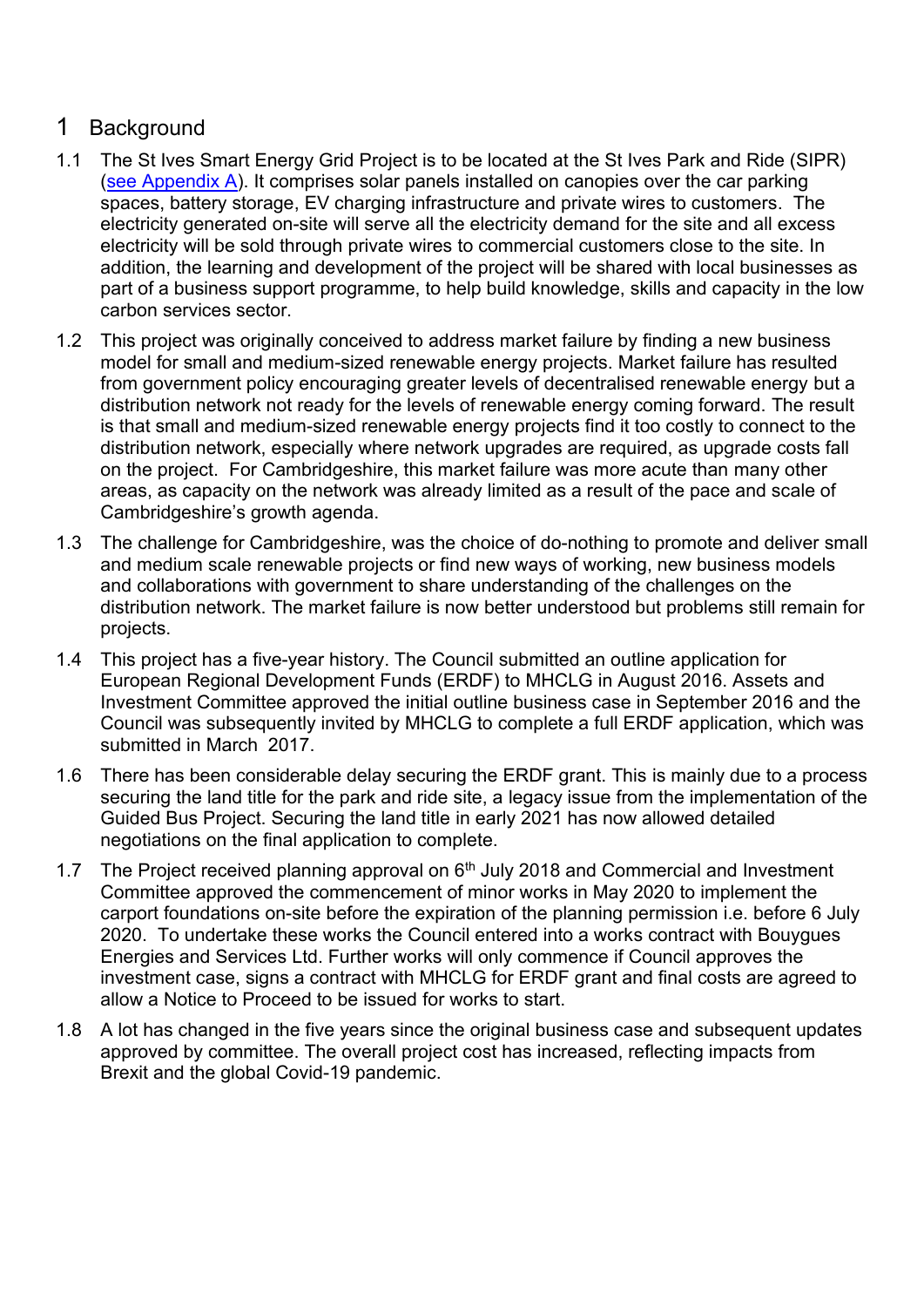1.9 The Project outcomes are the reduction of 7,691 tonnes of carbon emissions over the 30 year life of the Project; the construction of a renewable energy and storage project that supports the electrification of transport and supplies clean energy to local businesses. As a potential ERDF demonstrator project, the Project must also work with at least 40 businesses in the Low Carbon Environmental Goods and Services Sector (LCEGS) to share learning and knowledge on the integration of a range of different low-carbon technologies and what this means for supply chain capacity and leadership.

## 2 Key issues

2.1 European Regional Development Fund (ERDF) Grant Application:

The European Regional Development Fund Managing Authority, MHCLG, have completed their technical appraisal of the Project's Full Application and has approved in principle ERDF award to the Project subject to agreement of the contract and conditions. The ERDF award is for up to 50% of eligible costs, or a maximum grant of £2,006,837 based on a total project cost of £4,013,675. The standard grant conditions and the particular conditions for the project have been shared with the Council. The Project conditions cover issues such as:

- sharing the Final Investment Grade Proposal;
- securing non-material planning amendments and minor planning application for trenching works;
- confirmation of Power Purchase Agreements in place with customers and updated staffing costs.

For most of the conditions, delivery within 3 months of the Funding Agreement is expected and before a first grant claim can be paid.

- 2.2 The Funding Agreement is expected in June 2021 and must be signed within 14 days of its issue. The Project must then seek to deliver the construction of the project by December 2022 with all other eligible Project activities by June 2023. A final grant claim must be submitted by September 2023. The timescales are very tight for delivery considering supply chain risks now emerging from Brexit and Covid-19.
- 2.3 Investment Case:

There have been significant changes to the business case since it was agreed by Assets and Investment Committee in September 2016 and Commercial and Investment Committee in September 2019. Major influences include a rise in interest rates, higher costs of steel and solar panels, increased costs overall resulting from demand for raw materials and longer construction timescales as a result of Covid-19.

The summary results of the business case are shown in [Table 1](#page-4-0) below. The confidential annexe to this report explains how these results could be affected by key commercial risks and sensitivities.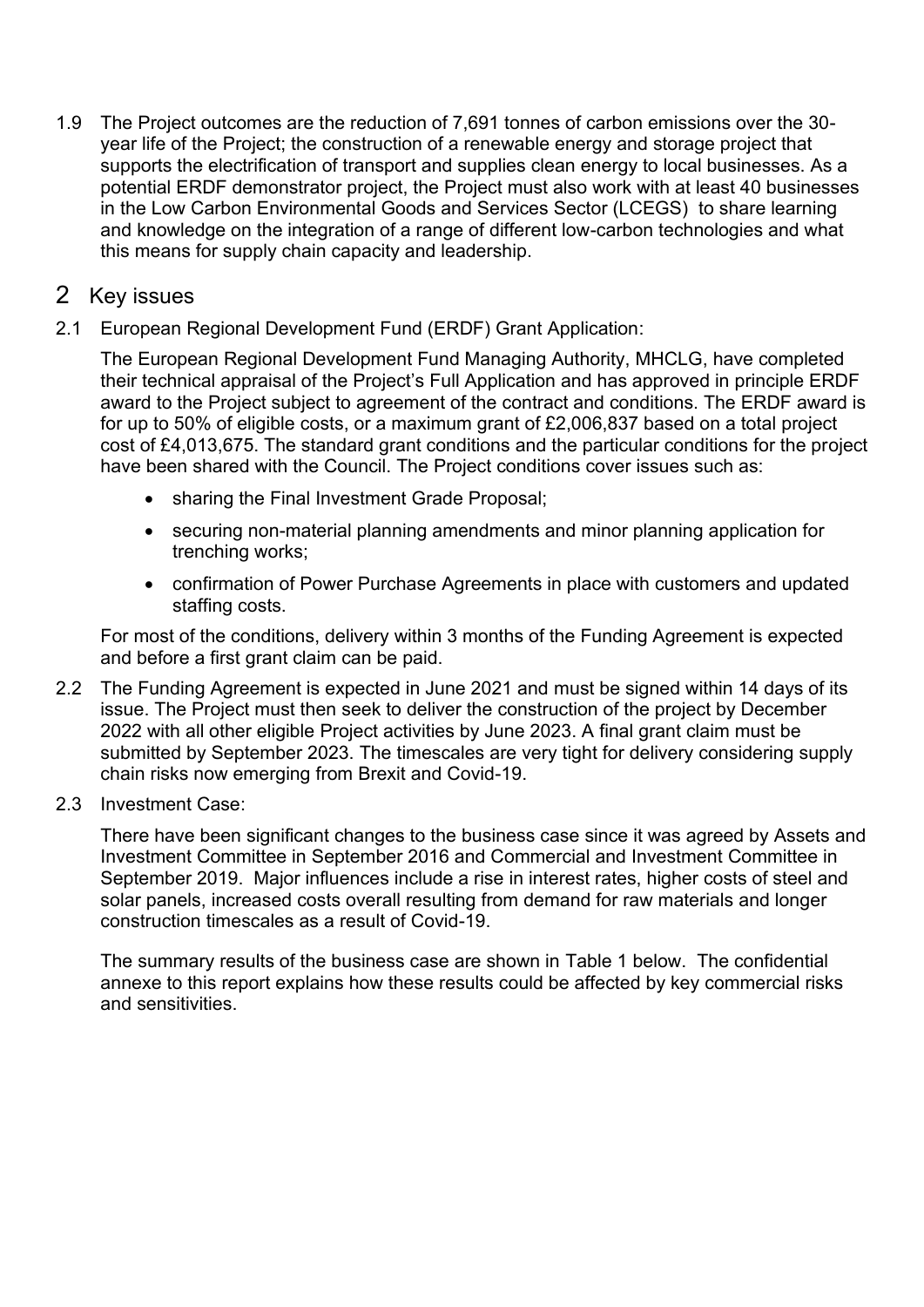<span id="page-4-0"></span>

|                                                 | <b>Excluding Carbon</b> | <b>Including Carbon</b> |
|-------------------------------------------------|-------------------------|-------------------------|
| Total capital cost of the project               | £4,283,123              | £4,283,123              |
| Net operating revenue over 30 years             | £4,503,190              | £5,895,263              |
| Net cash flow after loan costs                  | £1,647,534              | £3,039,607              |
| 30yr Internal Rate of Return (IRR)              | 2.84%                   | 4.62%                   |
| Payback Period (years)                          | 21.93                   | 18.27                   |
| Net Present Value (NPV) over 30 years           | $-E58,199$              | £755,304                |
| Tonnes Avoided Over 30 years $(CO2)$            | 7,691                   | 7,691                   |
| Average Annual Carbon Saving (CO <sub>2</sub> ) | 256.38                  | 256.38                  |
| Generated over 30 years                         | 28GWh                   | 28GWh                   |
| Number of households equivalent                 | ~297                    | ~297                    |

#### **Table 1 - Base business case summary, July 2021**

2.4 The Council could decide to delay investment or not to invest in the Project. If a delay is proposed, the opportunity to fund part of the Project through the ERDF grant will be missed. It is likely that the Power Purchase Agreement customers would need to find other solutions to their long term energy requirements outside of the Project. The risk of continued price increases to the cost of solar modules and other equipment will remain.

## 3 Project Delivery Risks and Opportunities

3.1 Project programme:

The proposed project programme has tight deadlines to accommodate timelines imposed by the ERDF grant programme. A high-level programme of the project is provided in [Appendix](#page-12-0)  C. Any delays have the potential to reduce the costs that can be claimed as eligible under the ERDF requirements.

To mitigate programme risk, additional resources have been secured to oversee the delivery of the construction, wider ERDF activities and reporting. However, the risk associated with the supply of goods and services remains and work continues with our partner to manage these risks.

3.2 Notice to Proceed:

The construction contract between Bouygues and the County Council is already in place as a result of the work carried out on the site in 2020. Further work under the contract is subject to the Council issuing a 'Notice to Proceed' (NTP). This recognised a gap between signing the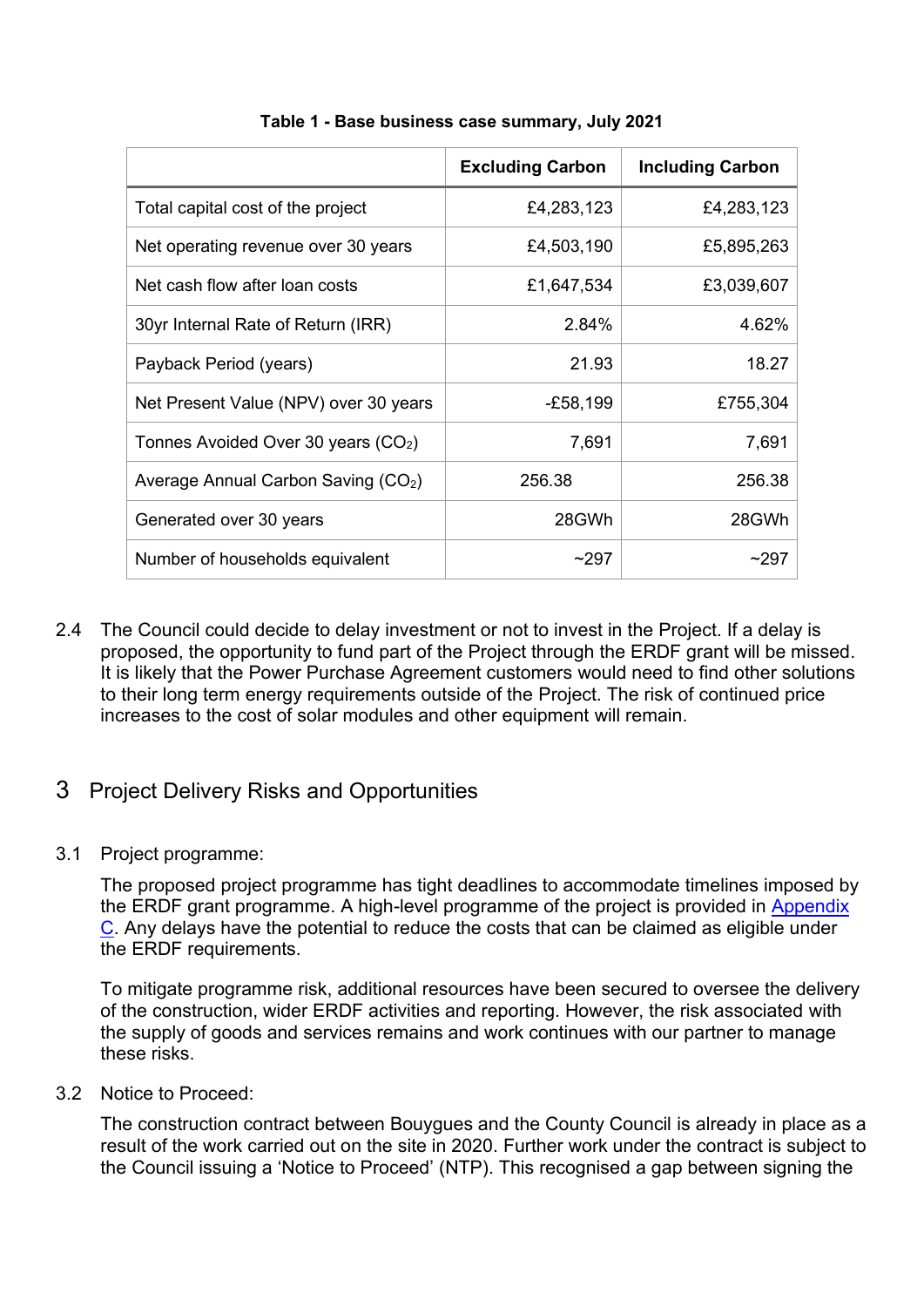contract and commencing the bulk of work on-site would result, while the full application for grant funding was being assessed.

To issue the Notice to Proceed, latest costs from suppliers are needed on key elements of the Project. The target is for costs to be agreed by the end of July to allow the Council to issue a Notice to Proceed to Bouygues and for contracts to be placed on key goods and construction mobilisation to start. However, the supply chain impacts from Covid-19 are so acute right now, that costs on major items such as steel and solar PVs are held for only one week or less. Previously these were held for 90 days. This means the Project must be agile in its decision making to allow the best prices on goods to be secured, allow contracts to be placed and manage long lead in times on key items to be supplied for construction to be completed by December 2022.

3.3 Power Purchase Agreements (PPAs):

The business case for the project is predicated on selling clean electricity to local businesses. There are two potential PPA customers and both have signed Memorandum of Understanding and Letters of Intent to negotiate for electricity supply from the Project. These negotiations could not be concluded prior to ERDF grant approval but have now restarted and the intention is to conclude these prior to the issue of the Notice to Proceed. It is also a condition on Funding that PPA agreements are agreed swiftly and put in place before grant is paid.

3.4 Future commercialisation of the site:

The ERDF Project is a first phase for the park and ride site. Once operational, there is an opportunity to explore how to further commercialise the site, for example, promoting it as a 'low carbon transport hub' to deliver the ambitions of the Local Transport Plan and EV strategy. This could include, by way of example, building an EV forecourt to encourage light freight, taxis, buses, electric cargo bikes and scooters to charge vehicles and provide on-site services to support businesses.

- 3.5 Proposed Delegation Arrangements:
- The Funding Agreement, Power Purchase Agreements and the Notice to Proceed have time constraints. It is proposed that if Committee approves the investment case, delegations to enter into the Funding Agreement, Power Purchase Agreements with customers and to issue the Notice To Proceed, sit with the Executive Director of Place and Economy and Director of Resources in consultation with the Chair and Vice-Chair of Environment & Green Investment.

## 4 Alignment with corporate priorities

4.1 Communities at the heart of everything we do

Supporting our communities to adapt to living and working in a low carbon future is essential. This Project will share learning and knowledge on the project with businesses and the community.

4.2 A good quality of life for everyone

There are no significant implications for this priority.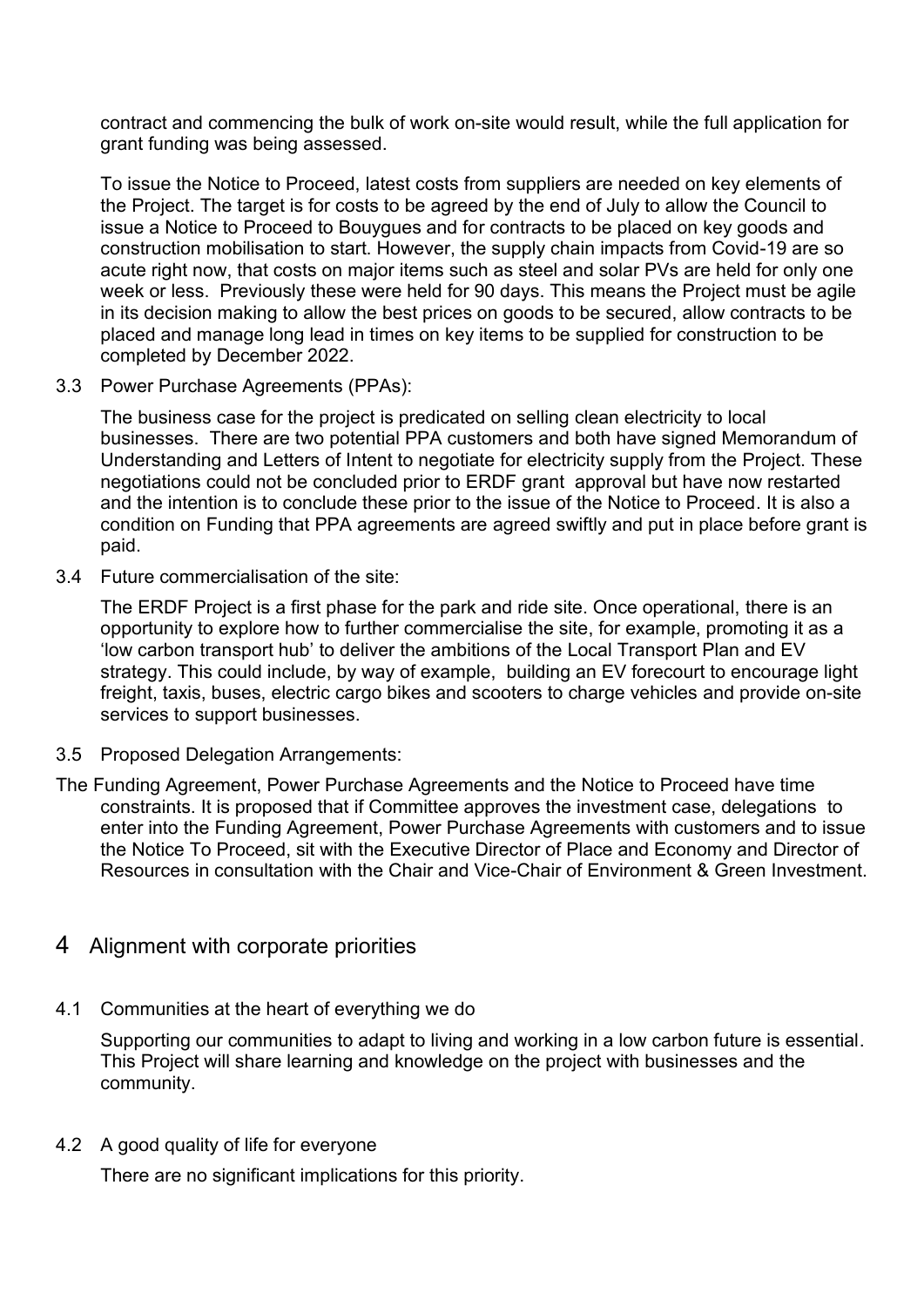- 4.3 Helping our children learn, develop and live life to the full There are no significant implications for this priority.
- 4.4 Cambridgeshire: a well-connected, safe, clean, green environment It is estimated that the project would prevent the emission of more than 7,691 tonnes of CO2 over its lifetime through offsetting fossil-fuel electricity generation.
- 4.5 Protecting and caring for those who need us

There are no significant implications for this priority.

5 Significant Implications

#### 5.1 Resource Implications

The ERDF award is for up to 50% of all eligible costs, or a maximum grant of £2,006,837 based on a total project cost of £4,013,675. The Council will fund the remaining costs of the project through a PWLB loan. Staff costs will be partially reimbursed from the grant but the overhead cost for staff is capped at 15%. Costs for developing the grant application are not eligible for reimbursement under the grant and sunk costs are currently picked up by an approved Transformation Fund bid.

#### 5.2 Procurement/Contractual/Council Contract Procedure Rules Implications

Bouygues Energies & Services were procured under a mini-competition run under the Refit 2 Framework. A works contract was agreed in 2020 to deliver minor works at the park and ride including conditions precedent before major works can start. One of these conditions was entering into a Funding Agreement and agreeing on final costs.

#### 5.3 Statutory, Legal and Risk Implications

Please see [Appendix B.](#page-11-1) Note that these reflect overall risks to the project, not solely to this stage of works. There is risk associated with the ERDF grant as the timetable for delivery is very tight and Covid-19 impacts are impacting costs and delivery timelines for raw materials and supplies. If the project construction is delayed and falls outside the ERDF programme, this becomes the Council's cost.

#### 5.4 Equality and Diversity Implications

There are no significant implications within this category. An Equality Impact Screening undertaken for the proposals has shown no potential negative impact.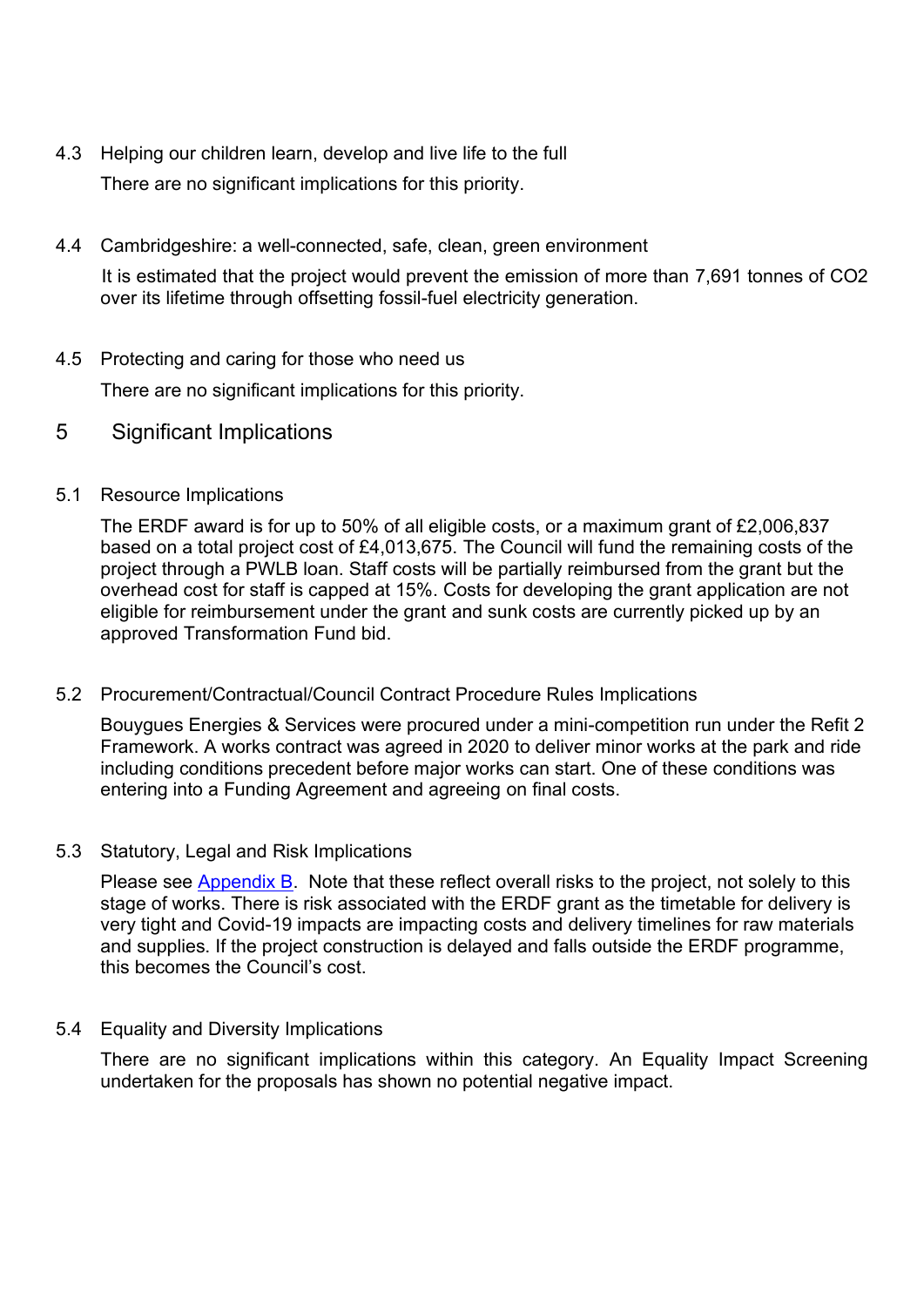#### 5.5 Engagement and Communications Implications

Local Members, the St Ives Town Council, commuters, the Park and Ride team and St Ives in Bloom (a voluntary gardening group that plant at the park and ride) have been notified as to the status of the project. Communication with the public and local Members will increase once a Funding Agreement is signed.

5.6 Localism and Local Member Involvement

As above

5.7 Public Health Implications

The positive implications of this renewable energy project will be air quality improvements from the reduction of diesel-generated electricity being used and clean electricity produced by the solar PVs.

- 5.8 Environment and Climate Change Implications on Priority Areas:
- 5.8.1 Implication 1: Energy efficient, low carbon buildings.

#### Positive Status

Explanation: The project is replacing most of the grid-supplied energy powering the site with clean energy and helping to decarbonise the PPA customers by replacing fossil-fuel generators and providing local green electricity.

- 5.8.2 Implication 2: Low carbon transport.
	- Positive Status

Explanation: As part of the project, electric vehicle charge points will be installed and powered by local clean electricity generated on-site, supporting low carbon transport.

5.8.3 Implication 3: Green spaces, peatland, afforestation, habitats and land management.

#### Positive Status

Explanation: As a condition of receiving planning permission, the project will demonstrate biodiversity net gain. Landscaping and planting – both ornamental and for wildlife encouragement - are included in the plans.

5.8.4 Implication 4: Waste Management and Tackling Plastic Pollution.

#### Neutral Status

Explanation: The carports have been designed to ensure no impact on the closed landfill capping and a remediation strategy is in place should piercing of the capping materials occur. Packaging waste associated with the delivery of materials will be managed by supply chain procurement conditions which Bouygues are required to apply via our contract with them. A waste management plan is developed to manage the impact of waste.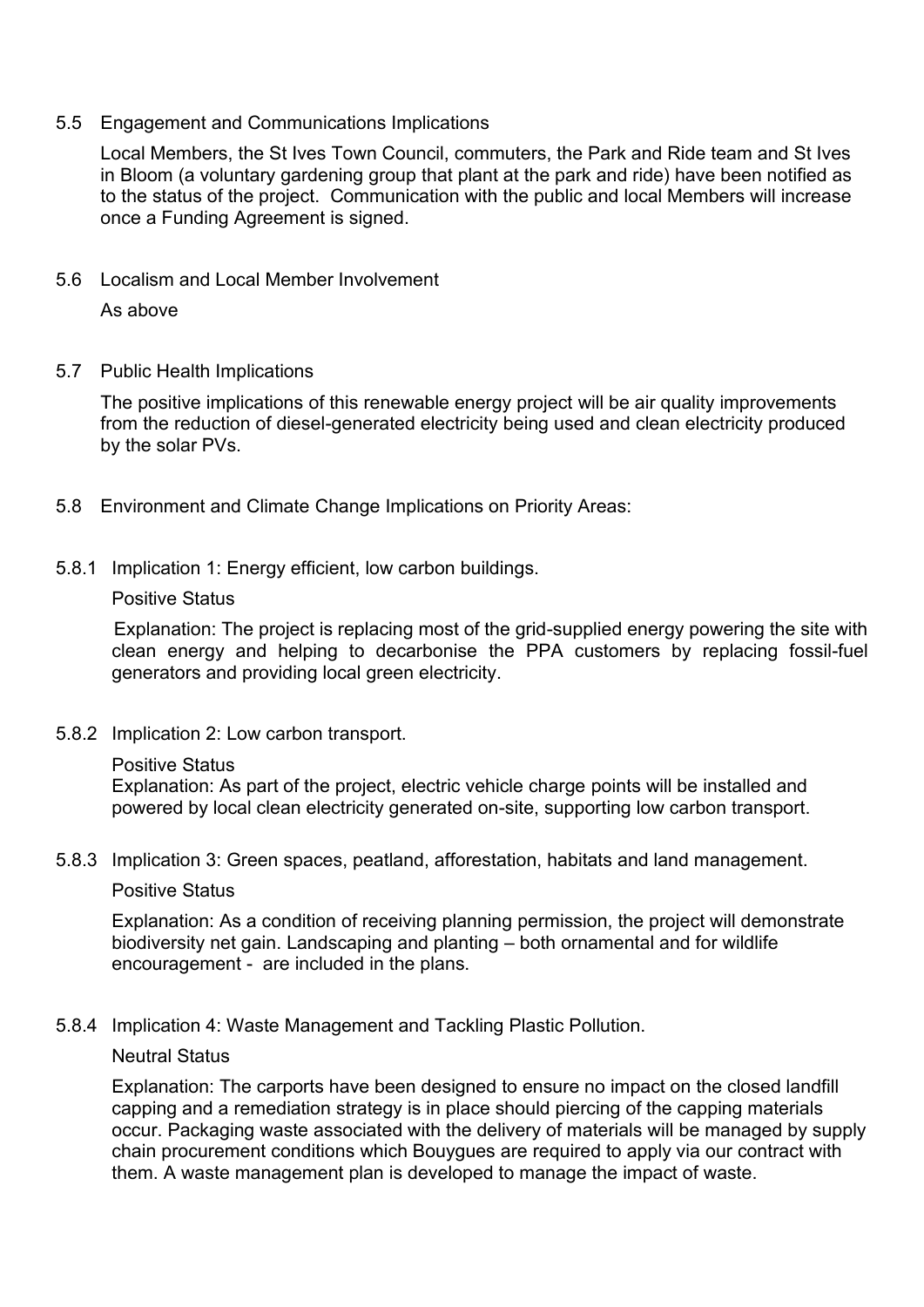5.8.5 Implication 5: Water use, availability and management:

#### Neutral Status

Explanation: No impact on water use, availability or management.

5.8.6 Implication 6: Air Pollution.

Positive Status

Explanation: The project will be generating clean energy which offsets grid-supplied electricity of which the majority is produced by burning fossil fuels. A component of the project will be to install additional electric vehicle chargers which will offset petrol/dieselfuelled miles.

5.8.7 Implication 7: Resilience of our services and infrastructure, and supporting vulnerable people to cope with climate change.

#### Positive Status

Explanation: Locally generated electricity and infrastructure builds resilience in the local energy system enabling greater ability to cope with extreme events both locally and nationally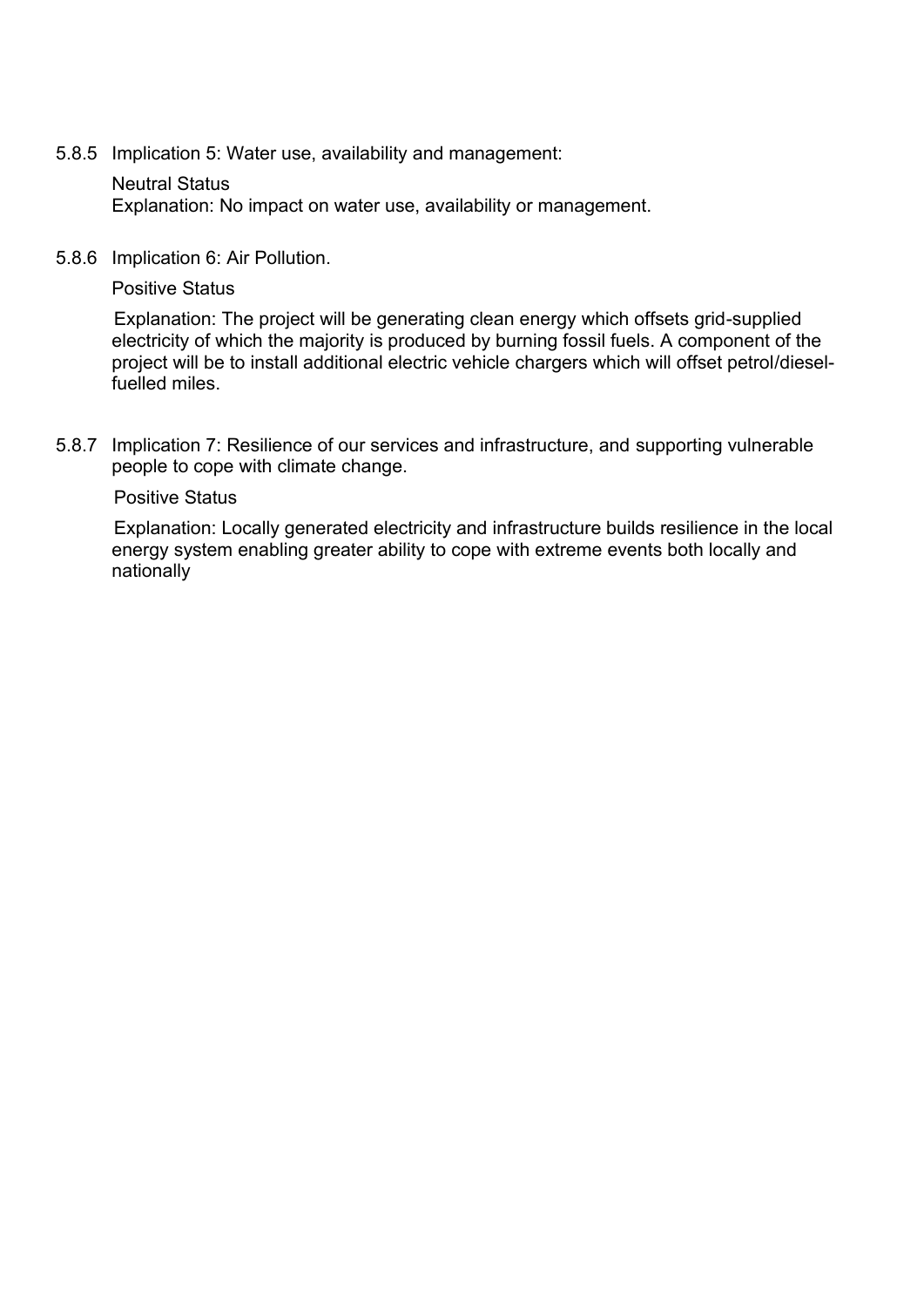## Officer Clearance

Have the resource implications been cleared by Finance?

Yes

Name of Financial Officer: Sarah Heywood

Have the procurement/contractual/ Council Contract Procedure Rules implications been cleared by the LGSS Head of Procurement?

Yes

Name of Officer: Henry Swan

Has the impact on statutory, legal and risk implications been cleared by the Council's Monitoring Officer or LGSS Law?

Yes

Name of Legal Officer: Fiona McMillan

Have the equality and diversity implications been cleared by your Service Contact?

Yes

Name of Officer: Elsa Evans

Have any engagement and communication implications been cleared by Communications?

Yes

Name of Officer: Simon Cobby

Have any localism and Local Member involvement issues been cleared by your Service Contact?

Yes

Name of Officer: Emma Fitch

Have any Public Health implications been cleared by Public Health?

Yes or No

Name of Officer: Iain Green

If a Key decision, have any Environment and Climate Change implications been cleared by the Climate Change Officer?

Yes

Name of Officer: Emily Bolton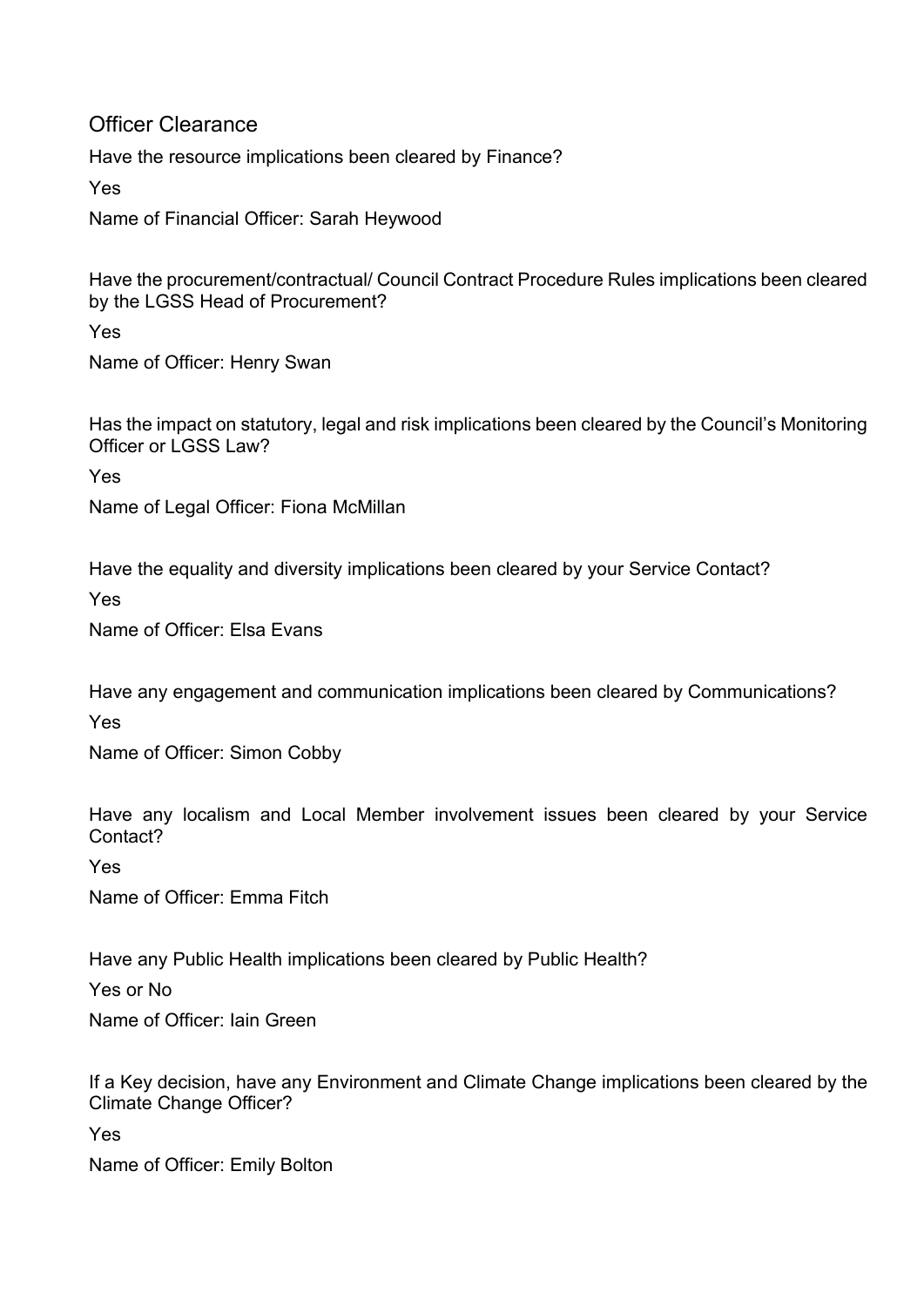- 6 Source documents guidance
	- 1. Smart Energy Grid Demonstrator Project, St Ives Park and Ride Outline Business Case, paper to 16 September 2016 Assets and Investment Committee Location:<https://tinyurl.com/yxaytd88>
	- 2. Smart Energy Grid Update on European Regional Development Funding and Risks, paper to 15 September 2017 Commercial and Investment Committee Location: <https://tinyurl.com/y3d25zgw>
	- 3. Smart Energy Grid Business Case and European Regional Development Fund Update, paper to 15 December 2017 Commercial and Investment Committee Location:<https://tinyurl.com/yyc46odl>
	- 4. Progress and Risk Update for St Ives Smart Energy Grid project Member briefing note, June 2018

Location: Available upon request

- 5. Progress and Risk Update for the St Ives Smart Energy Grid project, 13 December 2018 Location: Available upon request
- 6. Notice to Proceed for St Ives Smart Energy Grid, paper to 13 September 2019 Commercial and Investment Committee

Location:<https://tinyurl.com/yyjy5o5e>

7. Minors works for St Ives Smart Energy Grid, paper to 22 May 2020 Commercial and Investment Committee

Location:<https://tinyurl.com/5xbukc9k>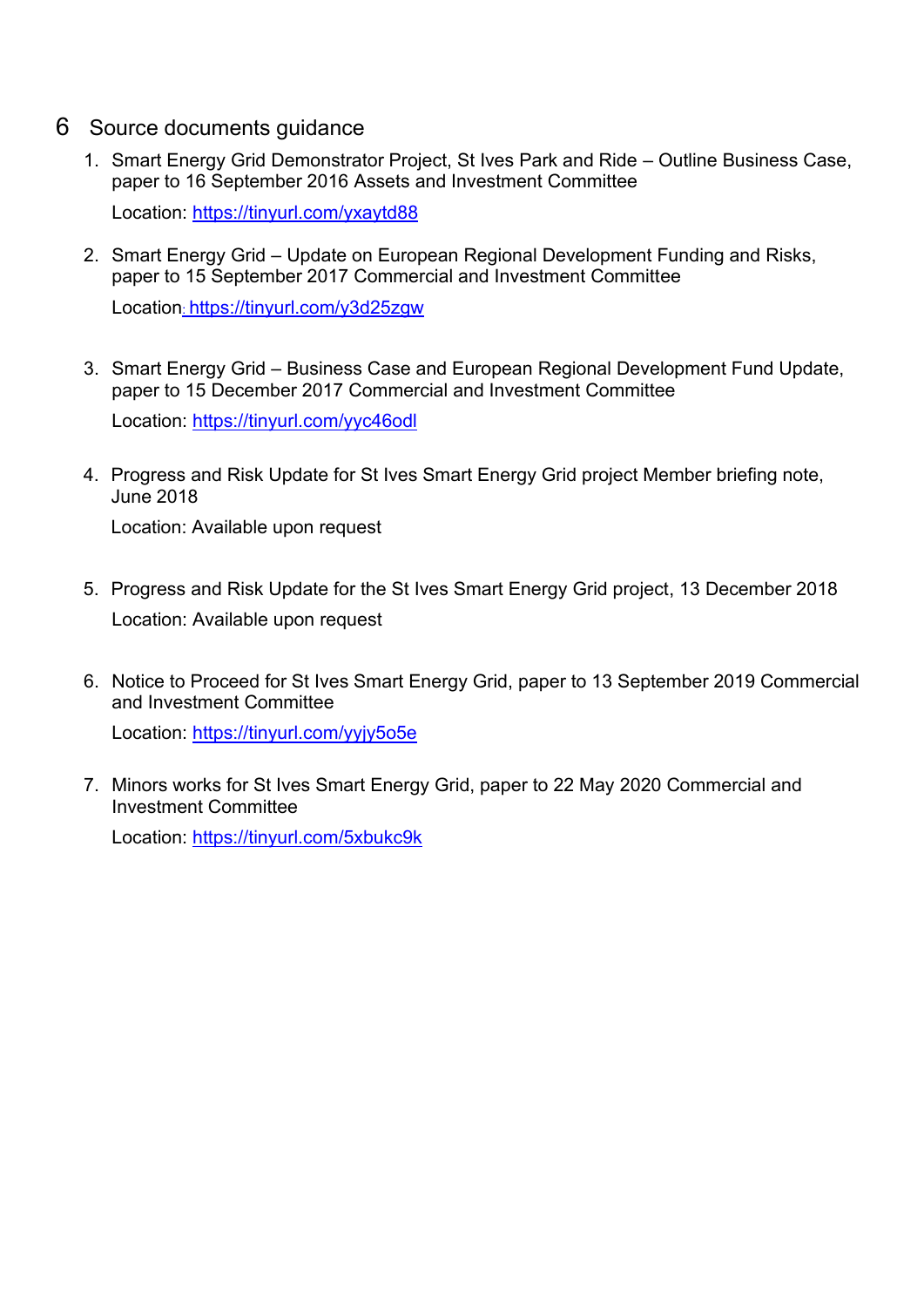## Appendix A – Site location

<span id="page-11-0"></span>



## Appendix B – Project Risk Register

<span id="page-11-1"></span>Appendix B is provided separately in the excel spreadsheet '2021 07 01 Appendix B\_SIPR Risk Register.xls'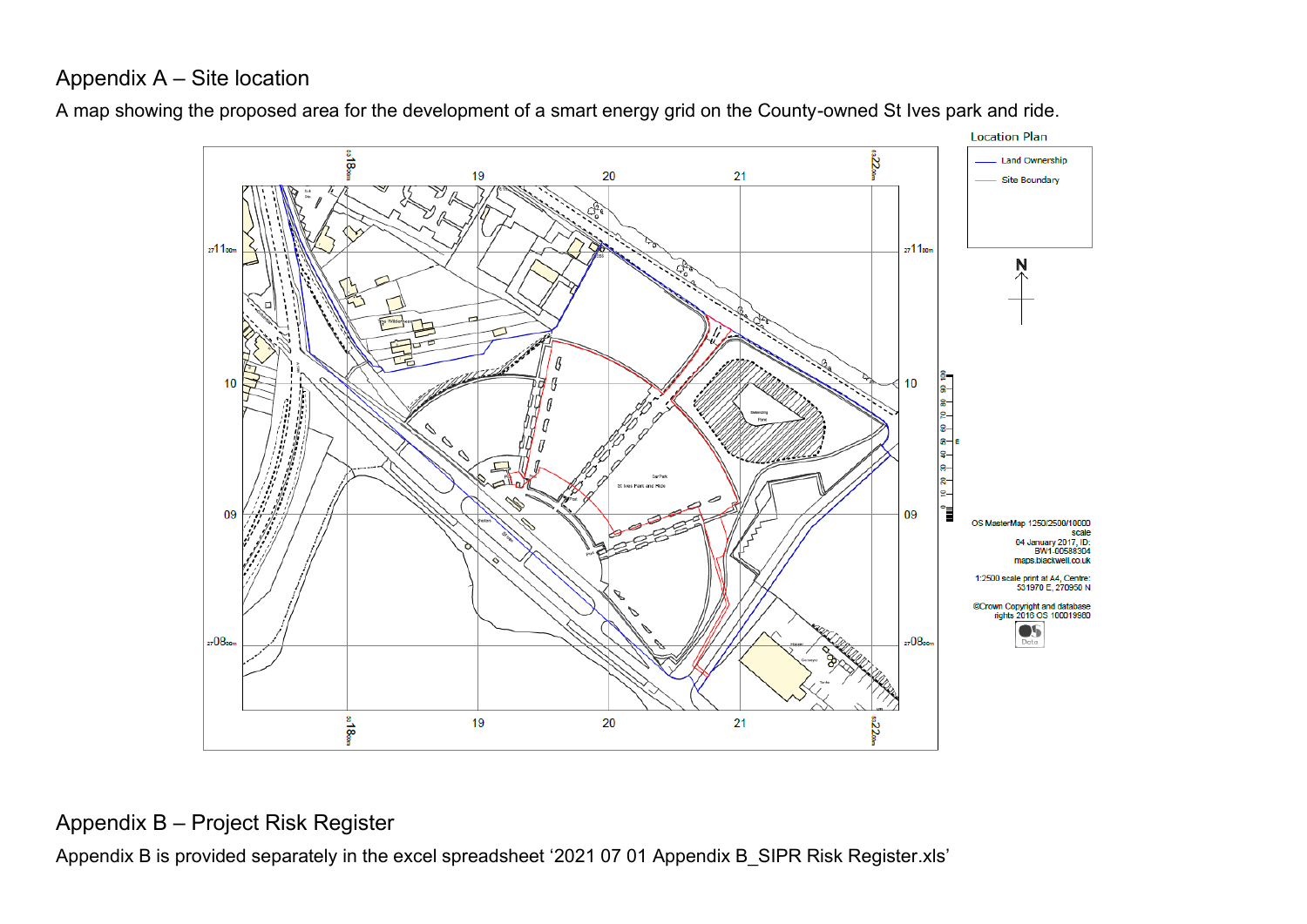## Appendix C – Project High-Level Programme

<span id="page-12-0"></span>

| ❶              | ID  | Mode | <b>Task Name</b><br>Duration<br>Start<br>Finish                                                     |                |            |            | May, 2021<br>23 26 29 2 5 8 11 14 17 20 23 26 29 1 4 7 10 13 16 19 22 25 28 1 4 7 | June, 2021 | <b>July, 202</b> |   |  |  |
|----------------|-----|------|-----------------------------------------------------------------------------------------------------|----------------|------------|------------|-----------------------------------------------------------------------------------|------------|------------------|---|--|--|
| 11             |     | ъ    | <b>CCC Activities</b>                                                                               | 66d            | 26/04/2021 | 28/07/2021 |                                                                                   |            |                  |   |  |  |
|                | 22  | ÷    | <sup>4</sup> Contractual / Commercial                                                               | 38d            | 25/05/2021 | 16/07/2021 |                                                                                   |            |                  |   |  |  |
|                | 25  | ₹    | Bouygues provide revised IGP narrative and business case                                            | 1 <sub>d</sub> | 13/07/2021 | 13/07/2021 |                                                                                   |            |                  |   |  |  |
|                | 24  | Ъ    | <b>Byes revise IGP</b>                                                                              | 3d             | 08/07/2021 | 12/07/2021 |                                                                                   |            |                  |   |  |  |
|                | 26  | Ъ    | CCC approves revised IGP                                                                            | 3d             | 14/07/2021 | 16/07/2021 |                                                                                   |            |                  |   |  |  |
|                | 27  | 5    | <b>COC2</b> variation agreement                                                                     | 20d            | 25/05/2021 | 22/06/2021 |                                                                                   |            |                  |   |  |  |
|                | 30  | ъ    | Develop and agree O&M contract                                                                      | 20d            | 25/05/2021 | 22/06/2021 |                                                                                   |            |                  |   |  |  |
|                | 31  | 5    | Exercise delegated authority on NTP (only once in a Funding Agreement)                              | 0 <sub>d</sub> | 16/07/2021 | 16/07/2021 |                                                                                   |            |                  |   |  |  |
|                | 23  | 5    | Retendering exercise                                                                                | 30d            | 26/05/2021 | 07/07/2021 |                                                                                   |            |                  |   |  |  |
|                | 29  | 75   | Secure insurance                                                                                    | 10d            | 25/05/2021 | 08/06/2021 |                                                                                   |            |                  |   |  |  |
|                | 28  | ∍    | Sign COC2                                                                                           | 1 <sub>d</sub> | 19/07/2021 | 19/07/2021 |                                                                                   |            |                  |   |  |  |
| 6              |     | Ъ    | <sup>4</sup> Inputs for Funding Agreement                                                           | 6d             | 24/05/2021 | 02/06/2021 |                                                                                   |            |                  |   |  |  |
|                | 14  | 림    | Deed of Guarantee (not likely to be needed - discuss with LGSS and MHCLG)                           | 0d             | 24/05/2021 | 24/05/2021 |                                                                                   |            |                  |   |  |  |
|                | 15  | 긤    | <b>Funding Agreement signed</b>                                                                     | <b>5d</b>      | 26/05/2021 | 02/06/2021 |                                                                                   |            |                  |   |  |  |
| 8              |     | B    | Permitted Security (relates to liens, unlikely to be needed, confirm with MHCLG and LGSS Law))   5d |                | 25/05/2021 | 01/06/2021 |                                                                                   |            |                  |   |  |  |
| $\overline{7}$ |     | e    | <b>Project Specific Conditions</b>                                                                  | 5d             | 25/05/2021 | 01/06/2021 |                                                                                   |            |                  |   |  |  |
| $\overline{9}$ |     |      | Project Specific Eligible Expenditure                                                               | Od             | 25/05/2021 | 25/05/2021 |                                                                                   |            |                  |   |  |  |
|                | 12  | 5    | Provide evidence of Match Funding to the Secretary of State - supplied with the Full Application 0d |                | 25/05/2021 | 25/05/2021 |                                                                                   |            |                  |   |  |  |
|                | 10  | Ъ    | Site plan with boundaries edged in red                                                              | 0d             | 25/05/2021 | 25/05/2021 |                                                                                   |            |                  |   |  |  |
|                | 13  | B    | <b>Specify Grant Retention</b>                                                                      | 1d             | 25/05/2021 | 25/05/2021 |                                                                                   |            |                  |   |  |  |
|                | 11  | Ъ    | <b>Specify Targets</b>                                                                              | 0d             | 25/05/2021 | 25/05/2021 |                                                                                   |            |                  |   |  |  |
|                | 16  | Ъ    | 4 Restart Power Purchase Agreement negotiations                                                     | 40d            | 02/06/2021 | 28/07/2021 |                                                                                   |            |                  |   |  |  |
|                | 17  | 73   | Contact Marshalls team to restart review of PPA                                                     | Od             | 02/06/2021 | 02/06/2021 |                                                                                   |            |                  | e |  |  |
|                | 20  | ۳    | Contact Mick George team                                                                            | 0d             | 02/06/2021 | 02/06/2021 |                                                                                   |            |                  | e |  |  |
|                | 18  | ъ    | Marshalls signs new Letter of Authority                                                             | 1 <sub>d</sub> | 10/06/2021 | 10/06/2021 |                                                                                   |            |                  |   |  |  |
|                | 19  | 73   | Marshalls signs PPA                                                                                 | 20d            | 01/07/2021 | 28/07/2021 |                                                                                   |            |                  |   |  |  |
|                | 21  | 75   | Mick George signs PPA                                                                               | 20d            | 01/07/2021 | 28/07/2021 |                                                                                   |            |                  |   |  |  |
| 2              |     | Ъ    | 4 Secure ERDF Funding Agreement                                                                     | 20d            | 26/04/2021 | 24/05/2021 |                                                                                   |            |                  |   |  |  |
| 5              |     | ₹    | MHCLG offers CCC the Letter of Intent                                                               | 0d             | 24/05/2021 | 24/05/2021 |                                                                                   |            |                  |   |  |  |
| $\Delta$       |     | Ъ    | <b>MHCLG</b> reviews Full Application                                                               | 20d            | 26/04/2021 | 24/05/2021 |                                                                                   |            |                  |   |  |  |
| 3              |     | 5    | Resubmittal of ERDF Full Application                                                                | Od             | 26/04/2021 | 26/04/2021 | ٠                                                                                 |            |                  |   |  |  |
|                | 128 | e    | <sup>4</sup> Key Completion Dates                                                                   | 64d            | 30/06/2023 | 29/09/2023 |                                                                                   |            |                  |   |  |  |
|                | 129 |      | <b>Activity End Date</b>                                                                            | 0 <sub>d</sub> | 30/06/2023 | 30/06/2023 |                                                                                   |            |                  |   |  |  |
|                | 131 |      | <b>Financial Completion Date</b>                                                                    | 0 <sub>d</sub> | 29/09/2023 | 29/09/2023 |                                                                                   |            |                  |   |  |  |
|                | 130 |      | <b>Practical Completion Date</b>                                                                    | 0 <sub>d</sub> | 29/09/2023 | 29/09/2023 |                                                                                   |            |                  |   |  |  |
|                | 122 | ۳    | . WP 4 Communications                                                                               | 480d           | 19/07/2021 | 12/06/2023 |                                                                                   |            |                  |   |  |  |
|                | 127 | B    | Design and produce a permanent interpretive board                                                   | 30d            | 19/10/2021 | 29/11/2021 |                                                                                   |            |                  |   |  |  |
|                | 126 | B    | Design and produce a temporary interpretive board                                                   | 20d            | 19/07/2021 | 13/08/2021 |                                                                                   |            |                  |   |  |  |
|                | 125 | B    | Design, publish and update webpages for the SEG                                                     | 10d            | 28/09/2021 | 11/10/2021 |                                                                                   |            |                  |   |  |  |
|                | 124 | B    | <b>Execute Marketing and Communication Strategy</b>                                                 | 430d           | 28/09/2021 | 12/06/2023 |                                                                                   |            |                  |   |  |  |
|                | 123 | ъ    | <b>Finalise Marketing and Communication Strategy</b>                                                | 20d            | 31/08/2021 | 27/09/2021 |                                                                                   |            |                  |   |  |  |
|                | 32  | 73   | . WP1 - ERDF Contract Management                                                                    | 589d           | 03/06/2021 | 28/09/2023 |                                                                                   |            |                  | ш |  |  |
|                | 33  | Б    | 4 Deed of Covenant / Legal Charges                                                                  | 54d            | 03/06/2021 | 17/08/2021 |                                                                                   |            |                  |   |  |  |
|                | 36  | 75   | Both parties sign the Deed, then MHCLG seals                                                        | 5d             | 28/07/2021 | 03/08/2021 |                                                                                   |            |                  |   |  |  |
|                | 35  |      | Deed of Covenant - MHCLG lawyers review                                                             | 19d            | 01/07/2021 | 27/07/2021 |                                                                                   |            |                  |   |  |  |
|                | 34  | Ъ    | Deed of Covenant (MHCLG to provide template) required before first grant claim paid - CCC to d 20d  |                | 03/06/2021 | 30/06/2021 |                                                                                   |            |                  |   |  |  |
|                | 37  | ₿    | <b>Execute Legal Charges</b>                                                                        | 10d            | 04/08/2021 | 17/08/2021 |                                                                                   |            |                  |   |  |  |
|                |     |      |                                                                                                     |                |            |            |                                                                                   |            |                  |   |  |  |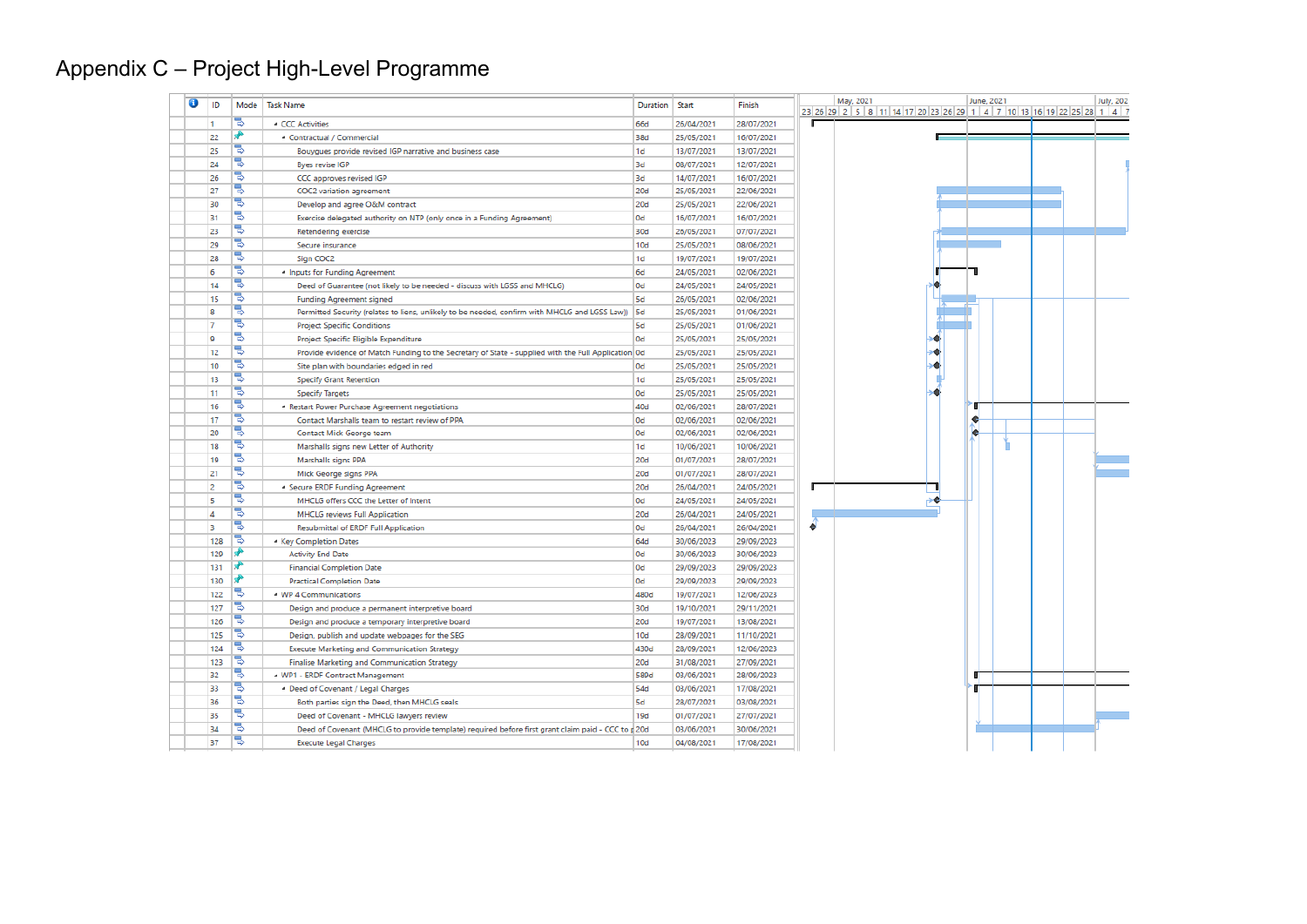| 38        | 73 | <b>A</b> Procurement of external services                                                              | 68d            | 07/06/2021 | 09/09/2021 |
|-----------|----|--------------------------------------------------------------------------------------------------------|----------------|------------|------------|
| 39        | Ъ  | 4 Business Support Programme contractor                                                                | 37d            | 07/06/2021 | 27/07/2021 |
| 43        | B  | Award contract                                                                                         | 1 <sub>d</sub> | 27/07/2021 | 27/07/2021 |
| 40        | 5  | Develop specification                                                                                  | 15d            | 07/06/2021 | 25/06/2021 |
| 41        | 5  | Release RFQ                                                                                            | 14d            | 28/06/2021 | 15/07/2021 |
| 42        | 75 | <b>Tenders</b> due                                                                                     | 0d             | 15/07/2021 | 15/07/2021 |
| 56        | 5  | <b>4</b> Procure legal advisor                                                                         | 38d            | 01/07/2021 | 23/08/2021 |
| 60        | ₹  | Award contract                                                                                         | 1 <sub>d</sub> | 23/08/2021 | 23/08/2021 |
| 57        | ₹  | If external legal advice still required, develop specification for legal advisor                       | 10d            | 01/07/2021 | 14/07/2021 |
| 58        | 5  | Release RFQ for legal advisor                                                                          | 20d            | 15/07/2021 | 11/08/2021 |
| 59        | 5  | Tenders due for legal advisor                                                                          | 0d             | 11/08/2021 | 11/08/2021 |
| 50        | 5  | <sup>4</sup> Procure Quantity Surveyor                                                                 | 38d            | 19/07/2021 | 09/09/2021 |
| 55        | 5  | Award contract                                                                                         | 0d             | 09/09/2021 | 09/09/2021 |
| 51        | 75 | Determine whether an internal Framework or resource exists                                             | 1 <sub>d</sub> | 19/07/2021 | 19/07/2021 |
| 52        | 7  | If not, develop specification for Quantity Surveyor                                                    | 10d            | 20/07/2021 | 02/08/2021 |
| 53        | Б  | Release RFQ for Quantity Surveyor                                                                      | 20d            | 03/08/2021 | 31/08/2021 |
| 54        | 5  | <b>Tenders due for Quantity Surveyor</b>                                                               | 0d             | 31/08/2021 | 31/08/2021 |
| 44        | 5  | 4 Summative Assessment evaluator                                                                       | 53d            | 07/06/2021 | 18/08/2021 |
| 49        | 5  | Award contract                                                                                         | 1 <sub>d</sub> | 18/08/2021 | 18/08/2021 |
| 45        | 5  | Determine whether an internal Framework or resource exists                                             | 5d             | 07/06/2021 | 11/06/2021 |
| 46        | Ъ  | If no internal resource, develop specification for evaluator for Summative Assessment                  | 20d            | 14/06/2021 | 09/07/2021 |
| 47        | 5  | Release RFQ for Summative Assessment evaluator                                                         | 20d            | 12/07/2021 | 06/08/2021 |
| 48        | 5  | Tenders due                                                                                            | 0d             | 06/08/2021 | 06/08/2021 |
| 79        | ₩  | <b>4 Project Governance</b>                                                                            |                |            |            |
| 80        | ₹  | Project Team meetings - biweekly                                                                       | 1 <sub>d</sub> | 03/06/2021 | 03/06/2021 |
| 81        | 5  | 4 SPAB meetings - progress and risk update - biannually (start of quarter dates provided, Q1 = Ap 381d |                | 01/10/2021 | 03/04/2023 |
| 83        | 5  | O1 2022                                                                                                | 0d             | 01/04/2022 | 01/04/2022 |
| 85        | 틩  | Q1 2023                                                                                                | 0d             | 03/04/2023 | 03/04/2023 |
| 82        | 5  | Q3 2021                                                                                                | 0d             | 01/10/2021 | 01/10/2021 |
| <b>R4</b> | 75 | Q3 2022                                                                                                | 0d             | 03/10/2022 | 03/10/2022 |
| 61        | 75 | 4 Submit Quarterly claims and Progress Reports                                                         | 504d           | 01/10/2021 | 28/09/2023 |
| 62        | 75 | Claim 1: First Claim and Progress Report (covering start to Funding Agreement)                         | 20d            | 01/10/2021 | 28/10/2021 |
| 64        | Б  | Claim 2: Q3 2021 Claim and Progress Report                                                             | 20d            | 05/01/2022 | 01/02/2022 |
| 66        | ₹  | Claim 3: Q4 2021 Claim and Progress Report                                                             | 20d            | 01/04/2022 | 03/05/2022 |
| 68        | 5  | Claim 4: Q1 2022 Claim and Progress Report                                                             | 18d            | 01/07/2022 | 26/07/2022 |
| 70        | 5  | Claim 5: Q2 2022 Claim and Progress Report                                                             | 20d            | 03/10/2022 | 28/10/2022 |
| 72        | 5  | Claim 6: Q3 2022 Claim and Progress Report                                                             | 20d            | 05/01/2023 | 01/02/2023 |
| 74        | 5  | Claim 7: Q1 2023 Claim and Progress Report                                                             | 20d            | 03/04/2023 | 03/05/2023 |
| 76        | Ъ  | Claim 8: Q2 2023 Claim and Progress Report                                                             | 18d            | 04/07/2023 | 27/07/2023 |
| 78        | ₹  | Claim 9: FINAL GRANT CLAIM (captures all defrayed expenses since Activity End date)                    | 45d            | 27/07/2023 | 28/09/2023 |
| 67        | 73 | Provide a forecast of spending in Q1 2022                                                              | 7d             | 01/04/2022 | 11/04/2022 |
| 69        | ₹  | Provide a forecast of spending in Q2 2022                                                              | 7d             | 01/07/2022 | 11/07/2022 |
| 63        | 5  | Provide a forecast of spending in Q3 2021                                                              | 7d             | 01/10/2021 | 11/10/2021 |
| 71        | ₹  | Provide a forecast of spending in Q3 2023                                                              | 7d             | 03/10/2022 | 11/10/2022 |
| 65        | 鸭  | Provide a forecast of spending in Q4 2021                                                              | 7d             | 05/01/2022 | 13/01/2022 |
| 75        | 5  | Provide forecast of spending in Q1 2023                                                                | 7d             | 03/04/2023 | 13/04/2023 |
| 73        | ₹  | Provide forecast of spending in Q4 2022                                                                | 7d             | 05/01/2023 | 13/01/2023 |
| 77        | ₹  | SUMMATIVE ASSESSMENT                                                                                   | 0d             | 27/07/2023 | 27/07/2023 |
| 86        | 75 | <sup>4</sup> WP2 - Capital Build and selling energy                                                    | 375d           | 23/06/2021 | 12/12/2022 |
|           |    |                                                                                                        |                |            |            |